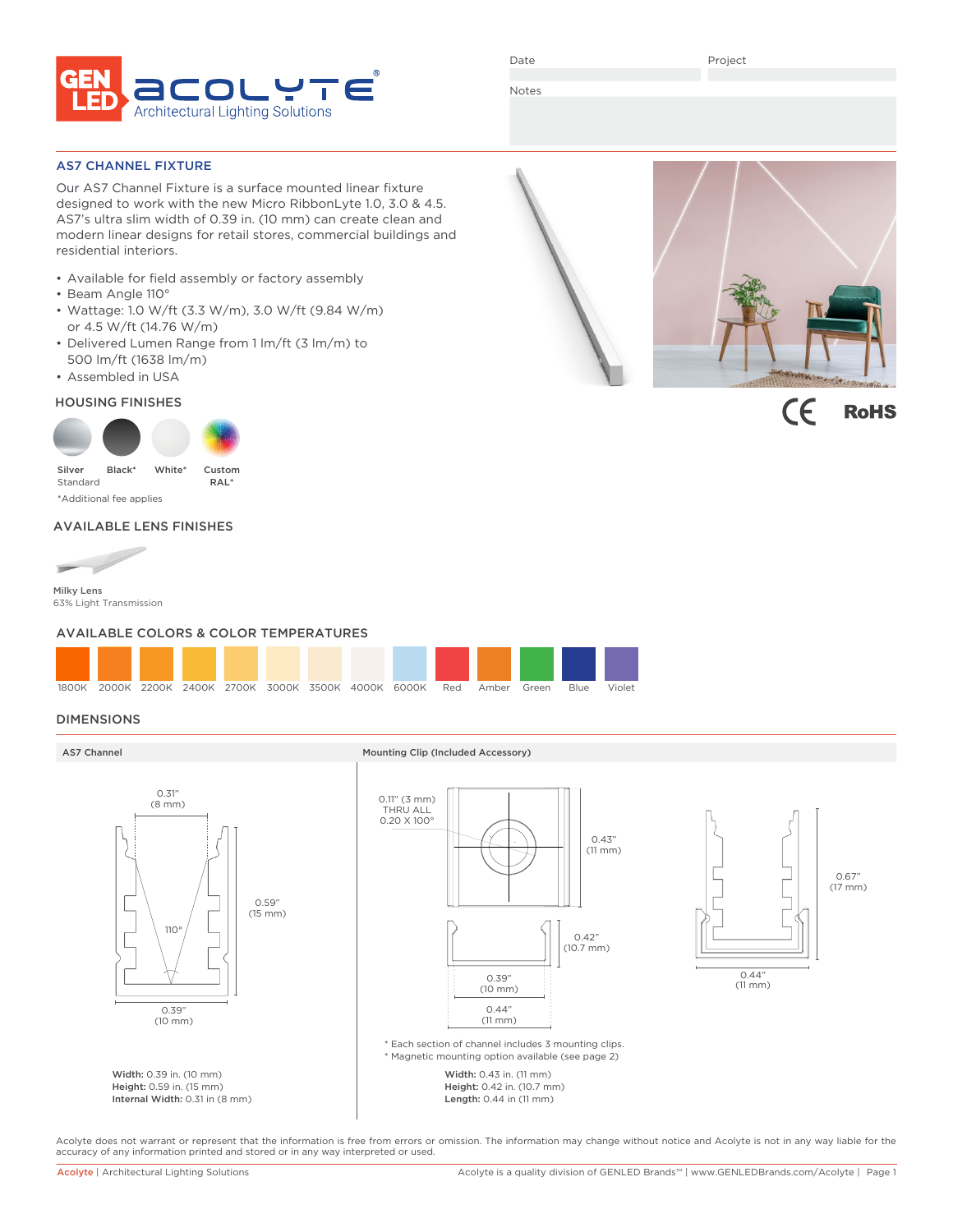

# SPECIFICATIONS

| Beam Angle                   | 110°                                                                                                                                                                                                                                                                                                                                                                                                     |
|------------------------------|----------------------------------------------------------------------------------------------------------------------------------------------------------------------------------------------------------------------------------------------------------------------------------------------------------------------------------------------------------------------------------------------------------|
| Lens Type                    | Milky Lens                                                                                                                                                                                                                                                                                                                                                                                               |
| Length                       | Channel is sold by the foot and cut to your exact desired length. Required amount of mounting clips included.                                                                                                                                                                                                                                                                                            |
| <b>Operating Voltage</b>     | <b>24V</b>                                                                                                                                                                                                                                                                                                                                                                                               |
| Dimming                      | MLV / 0-10 Volt / Lutron Hi-Lume 1% dimming LED drivers / Lutron VIVE code compliance available / ELV / DALI / DMX                                                                                                                                                                                                                                                                                       |
| <b>Operating Temperature</b> | -40° F to 158° F (-40° C to 70° C)                                                                                                                                                                                                                                                                                                                                                                       |
| Colors                       | 1800K, 2000K, 2200K, 2400K, 2700K, 3000K, 3500K, 4000K, 6000K, Red, Amber, Green, Blue, Violet<br>(1800K, 2000K, 2200K only available in IP20)                                                                                                                                                                                                                                                           |
| <b>CRI</b>                   | 90+ CRI (Static white only)                                                                                                                                                                                                                                                                                                                                                                              |
| Lamp Life                    | L70 at 50,000 Hours                                                                                                                                                                                                                                                                                                                                                                                      |
| MacAdam Ellipses (SDCM)      | 2-Step Binning (For Static White LEDs only)                                                                                                                                                                                                                                                                                                                                                              |
| Certifications               | ETL Listed: UL 2108 Issued: 2004/02/27 Ed: 1 Rev: 2014/02/24 Low Voltage Lighting Systems<br>CSA C22.2#9.0 Issued: 1996/06/01 Ed: 1 (R2011) General Requirements for Luminaries;<br>with Gen. Inst. 1: 1997, Gen Inst. 2: 1998. ROHS compliant UL 2108 - Low Voltage Lighting Systems<br>UL 8750 - Light Emitting Diode (LED) Equipment for Use in Lighting Products UL 1598 / CSA 250.0-08 - Luminaires |

### ACCESSORIES









- High-energy neodymium magnets come attached to mounting clips with countersink hex nuts - Create easy-mount magnetic channels with minimal surface gaps; no tools or drilling necessary - Magnets rated for 8 lbs. of pull force with static load
- 
- 0.79 in.<br>(20.18 mm) Applications:
	- Industrial lighting retrofits for troffers and other metal fixtures Metal retail shelf lighting Temporary light fixture installations
	-
	-

Acolyte does not warrant or represent that the information is free from errors or omission. The information may change without notice and Acolyte is not in any way liable for the accuracy of any information printed and stored or in any way interpreted or used.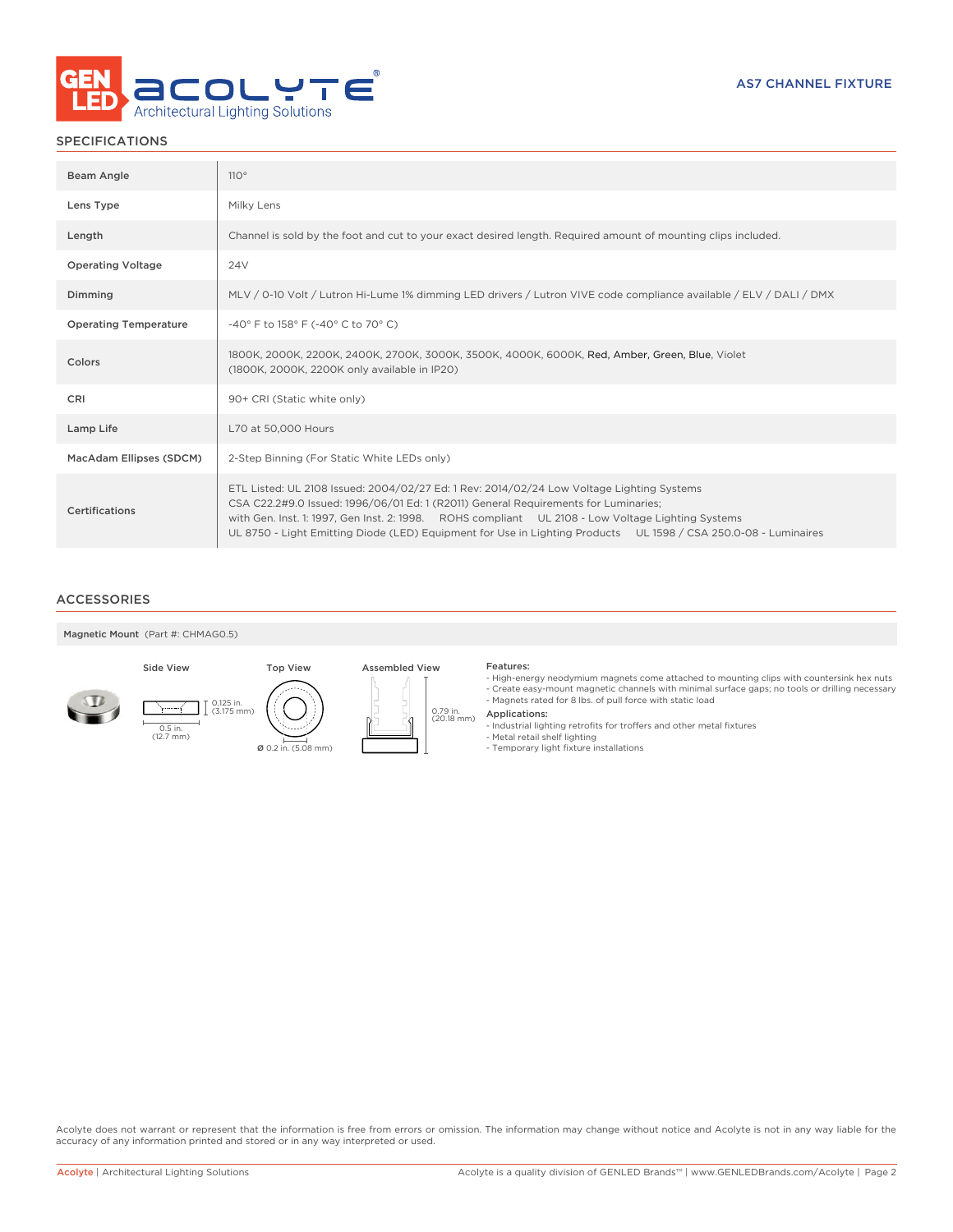

# ORDERING GUIDE

# **STEP 1 Complete Channel Part Number**

| CHANNEL                            | LENS           | <b>HOUSING COLOR</b>  |                   |
|------------------------------------|----------------|-----------------------|-------------------|
| CHAS7                              | M              |                       |                   |
| <b>CHAS7</b> - AS7 Channel Fixture | M - Milky Lens | SV - Silver (default) | <b>WH</b> - White |
|                                    |                | <b>BK</b> - Black     |                   |

Consult factory for custom colors



# **STEP 2 Complete RibbonLyte Part Number**

| CATEGORY                                                                                         | CRI                                                                   |                     | <b>RIBBON TYPE &amp; IP RATING</b> |                                         |                                                        |                                         |                                        |  |  |
|--------------------------------------------------------------------------------------------------|-----------------------------------------------------------------------|---------------------|------------------------------------|-----------------------------------------|--------------------------------------------------------|-----------------------------------------|----------------------------------------|--|--|
| <b>RB</b>                                                                                        |                                                                       |                     |                                    |                                         |                                                        |                                         |                                        |  |  |
| RB - RibbonLyte                                                                                  | 0 - Static Color, Color Changing                                      |                     |                                    | SWMC20 - Static White Micro IP20        |                                                        | <b>SCMC20</b> - Static Color Micro IP20 |                                        |  |  |
|                                                                                                  | 90 - 90+ CRI Static White                                             |                     |                                    | <b>SWMC65 - Static White Micro IP65</b> | <b>SCMC65</b> - Static Color Micro IP65                |                                         |                                        |  |  |
| <b>WATTAGE</b>                                                                                   |                                                                       |                     | COLOR                              |                                         |                                                        |                                         |                                        |  |  |
|                                                                                                  |                                                                       |                     |                                    |                                         |                                                        |                                         |                                        |  |  |
| 1.0 - 1.0 W/ft (3.3 W/m - Static White, Static Color)                                            |                                                                       |                     | 18 - 1800K                         |                                         | $R - Red$                                              |                                         |                                        |  |  |
| 3.0 - 3.0 W/ft (9.8 W/m - Static White, Static Color)                                            |                                                                       |                     | 20 - 2000K                         |                                         | A - Amber                                              |                                         |                                        |  |  |
| 4.5 - 4.5 W/ft (14.8 W/m - Static White, Static Color)                                           |                                                                       |                     | 22 - 2200K                         |                                         | G - Green                                              |                                         |                                        |  |  |
|                                                                                                  |                                                                       | 24 - 2400K          |                                    | B - Blue                                |                                                        |                                         |                                        |  |  |
|                                                                                                  |                                                                       |                     | 27 - 2700K                         |                                         | V - Violet                                             |                                         |                                        |  |  |
|                                                                                                  |                                                                       |                     | 30 - 3000K                         | Z - Undecided**                         |                                                        |                                         |                                        |  |  |
|                                                                                                  |                                                                       |                     | 35 - 3500K                         |                                         | ** For quotes only. Must be chosen before final order. |                                         |                                        |  |  |
|                                                                                                  |                                                                       |                     | 40 - 4000K                         |                                         |                                                        |                                         |                                        |  |  |
| NOTE: To ensure waterproofing standards are met, IP65<br>RibbonLyte can NOT be cut in the field. |                                                                       |                     | 60 - 6000K                         |                                         |                                                        |                                         |                                        |  |  |
| <b>CONNECTION OPTIONS</b> (See diagrams on the right)                                            |                                                                       | Custom Length (ft.) |                                    | 1. (Default)                            |                                                        |                                         | 2.                                     |  |  |
|                                                                                                  |                                                                       |                     |                                    |                                         |                                                        |                                         | oin<br>$\blacksquare$                  |  |  |
|                                                                                                  | 1 - Back Feed Bare Wire Connection 4 - Daisy Chain With IP67 Couplers |                     |                                    |                                         |                                                        |                                         | Wire Length:                           |  |  |
| 2 - End Feed with IP67 Male Coupler                                                              |                                                                       |                     |                                    | Wire Length:                            | Standard 12 in. / Custom up to 20 feet                 |                                         | Standard 12 in. / Custom up to 20 feet |  |  |
| 3 - Soldered Daisy Chain                                                                         |                                                                       |                     |                                    | 3.                                      |                                                        |                                         |                                        |  |  |
|                                                                                                  |                                                                       |                     |                                    |                                         |                                                        |                                         |                                        |  |  |



Wire Length: Standard 3 in. / Custom up to 18 in.

∥d

# **STEP 3 Complete Assembly Option & Length**

ASSEMBLY OPTION LENGTH (Standard factory assembled length up to 78 in. / 2 m)

FI - Field Assembly

FA - Factory Assembly



ACCESSORIES

CHMAG0.5 - Magnetic Mount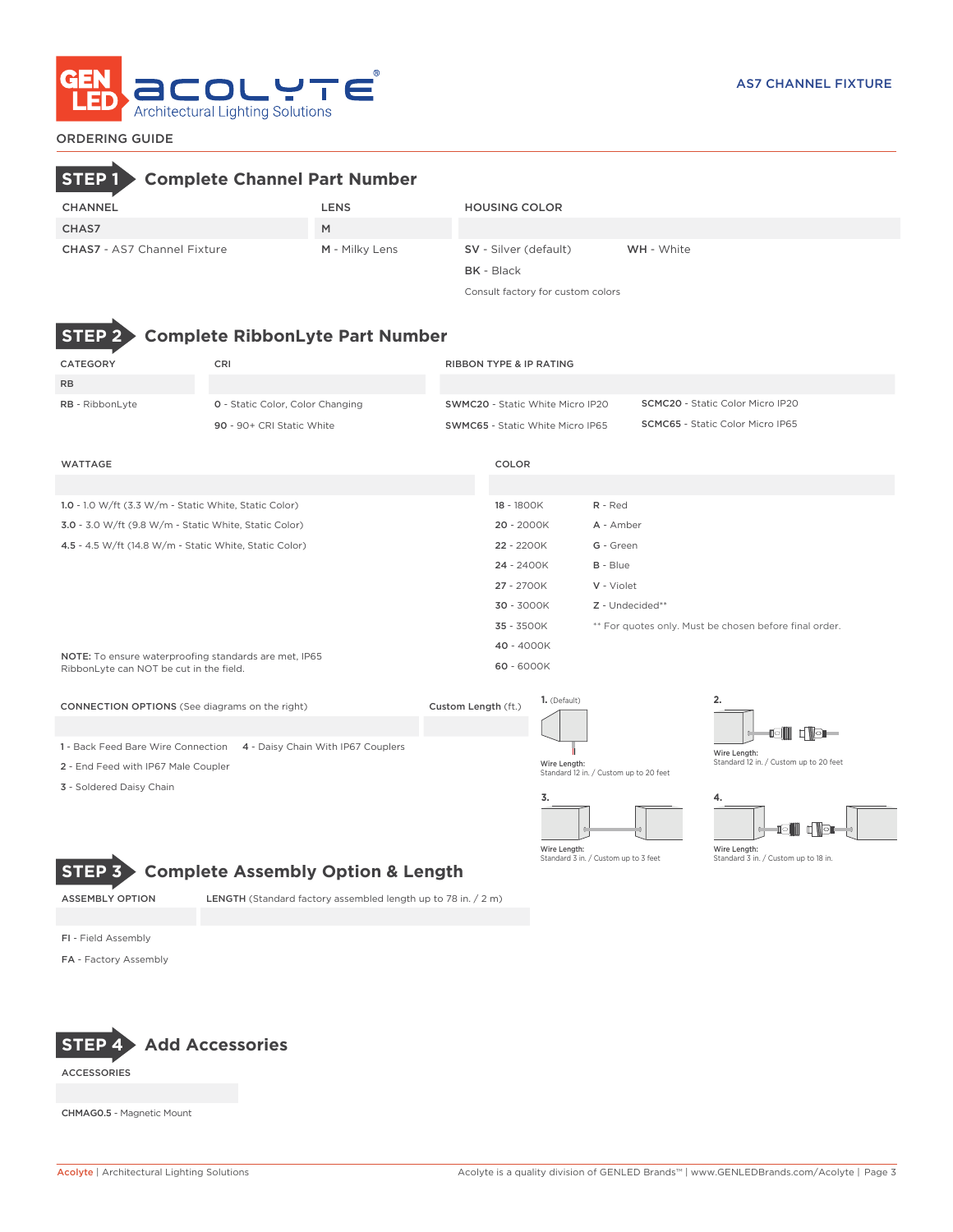

# RIBBONLYTE SPECIFICATIONS & COMPATIBILITY

| <b>Available Wattages</b>    | <b>Cuttable Length</b>   | <b>LED Pitch</b>           | <b>Color Temperature</b>                | Im/W           | <b>Delivered Lumens</b><br>without Lens<br>with Milky Lens |               | Compatible<br>with Channel |       |    |                          |    |                          |               |
|------------------------------|--------------------------|----------------------------|-----------------------------------------|----------------|------------------------------------------------------------|---------------|----------------------------|-------|----|--------------------------|----|--------------------------|---------------|
|                              |                          |                            |                                         |                | Length                                                     | <b>IP20</b>   | <b>IP65</b>                |       |    |                          |    |                          |               |
|                              |                          |                            | 2400K                                   | 79             | 49.8 lm/ft (163.3 lm/m)                                    |               |                            |       |    |                          |    |                          |               |
|                              |                          |                            | 2700K                                   | 90             | 56.7 m/ft (186 lm/m)                                       |               |                            |       |    |                          |    |                          |               |
|                              |                          |                            | 3000K                                   | 94             | 59.2 lm/ft (194 lm/m)                                      |               |                            |       |    |                          |    |                          |               |
| 1.0<br><b>Static White</b>   |                          |                            | 3500K                                   | 98             | 61.7 lm/ft (202.5 lm/m)                                    |               |                            |       |    |                          |    |                          |               |
| Micro                        |                          |                            | 4000K                                   | 97             | 61.1 lm/ft (200.5 lm/m)                                    |               |                            |       |    |                          |    |                          |               |
| &                            | 1.97 in.<br>$(50$ mm $)$ | 43 LEDs/ft<br>(140 LEDs/m) | 6000K                                   | 93             | 58.6 lm/ft (192.2 lm/m)                                    | 28 ft (8.5 m) | $\checkmark$               |       |    |                          |    |                          |               |
| 1.0<br><b>Static Color</b>   |                          |                            | Red<br>27<br>16.8 lm/ft (55.0 lm/m)     |                |                                                            |               |                            |       |    |                          |    |                          |               |
| Micro                        |                          |                            | Green                                   | 78             | 49.2 lm/ft (161.3 lm/m)                                    |               |                            |       |    |                          |    |                          |               |
|                              |                          |                            | Blue                                    | 17             | 10.6 lm/ft (34.9 lm/m)                                     |               |                            |       |    |                          |    |                          |               |
|                              |                          |                            | Amber                                   | 19             | 11.8 lm/ft (38.8 lm/m)                                     |               |                            |       |    |                          |    |                          |               |
|                              |                          |                            | Violet                                  | $\overline{1}$ | 0.3 lm/ft (1.0 lm/m)                                       |               |                            |       |    |                          |    |                          |               |
|                              |                          |                            | 2400K                                   | 79             | 149.3 lm/ft (489.7 lm/m)                                   |               |                            |       |    |                          |    |                          |               |
|                              |                          |                            | 2700K                                   | 90             | 170.1 lm/ft (557.9 lm/m)                                   |               |                            |       |    |                          |    |                          |               |
|                              |                          | 43 LEDs/ft<br>(140 LEDs/m) | 3000K                                   | 94             | 177.7 lm/ft (582.7 lm/m)                                   |               |                            |       |    |                          |    |                          |               |
| 3.0                          |                          |                            | 3500K                                   | 98             | 185.2 lm/ft (607.5 lm/m)                                   |               |                            |       |    |                          |    |                          |               |
| <b>Static White</b><br>Micro | 1.97 in.<br>$(50$ mm $)$ |                            |                                         |                |                                                            |               |                            | 4000K | 97 | 183.3 lm/ft (601.3 lm/m) |    |                          |               |
| &                            |                          |                            |                                         |                |                                                            |               |                            |       |    | 6000K                    | 93 | 175.8 lm/ft (576.5 lm/m) | 28 ft (8.5 m) |
| 3.0<br><b>Static Color</b>   |                          |                            | Red                                     | 27             | 50.3 lm/ft (164.9 lm/m)                                    |               |                            |       |    |                          |    |                          |               |
| Micro                        |                          |                            | 78<br>Green<br>147.5 lm/ft (483.9 lm/m) |                |                                                            |               |                            |       |    |                          |    |                          |               |
|                              |                          |                            | <b>Blue</b>                             | 17             | 31.9 lm/ft (104.6 lm/m)                                    |               |                            |       |    |                          |    |                          |               |
|                              |                          |                            | Amber                                   | 19             | 35.5 lm/ft (116.4 lm/m)                                    |               |                            |       |    |                          |    |                          |               |
|                              |                          |                            | Violet                                  | $\overline{1}$ | 0.9 lm/ft (2.9529lm/m)                                     |               |                            |       |    |                          |    |                          |               |
|                              |                          |                            | 2400K                                   | 80             | 223.5 lm/ft (733.2 lm/m)                                   |               |                            |       |    |                          |    |                          |               |
|                              |                          |                            | 2700K                                   | 88             | 247.8 lm/ft (812.7 lm/m)                                   |               |                            |       |    |                          |    |                          |               |
|                              |                          |                            | 3000K                                   | 93             | 259.8 lm/ft (852.2 lm/m)                                   |               |                            |       |    |                          |    |                          |               |
| 4.5                          |                          | 43 LEDs/ft<br>(140 LEDs/m) | 3500K                                   | 87             | 244.7 lm/ft (802.6 lm/m)                                   |               |                            |       |    |                          |    |                          |               |
| <b>Static White</b><br>Micro |                          |                            | 4000K                                   | 97             | 268.2 lm/ft (879.7 lm/m)                                   |               |                            |       |    |                          |    |                          |               |
| &                            | 1.97 in.<br>$(50$ mm $)$ |                            | 6000K                                   | 94             | 263.1 lm/ft (862.9 lm/m)                                   | 28 ft (8.5 m) | $\checkmark$               |       |    |                          |    |                          |               |
| 4.5<br><b>Static Color</b>   |                          |                            | Red                                     | 26             | 73.5 lm/ft (241.1 lm/m)                                    |               |                            |       |    |                          |    |                          |               |
| Micro                        |                          |                            | Green                                   | 83             | 243.8 lm/ft (799.9 lm/m)                                   |               |                            |       |    |                          |    |                          |               |
|                              |                          |                            | Blue                                    | 17             | 52.8 lm/ft (173.2 lm/m)                                    |               |                            |       |    |                          |    |                          |               |
|                              |                          |                            | Amber                                   | 17             | 51.7 lm/ft (169.6 lm/m)                                    |               |                            |       |    |                          |    |                          |               |
|                              |                          |                            | Violet                                  | $\mathbf{1}$   | 1.4 lm/ft (4.5 lm/m)                                       |               |                            |       |    |                          |    |                          |               |

# DIODE VISIBILITY CHART (Data below applies to installations with Milky lens only)

| No Visible Diode = $N$                                  |                     | With Visible Diode = Y          |  |  |  |  |  |  |  |  |  |
|---------------------------------------------------------|---------------------|---------------------------------|--|--|--|--|--|--|--|--|--|
| <b>Static White &amp; Static Color Micro RibbonLyte</b> |                     |                                 |  |  |  |  |  |  |  |  |  |
| 1.0                                                     | 3.0                 | 4.5                             |  |  |  |  |  |  |  |  |  |
| IP <sub>20</sub><br><b>IP65</b>                         | IP20<br><b>IP65</b> | IP <sub>20</sub><br><b>IP65</b> |  |  |  |  |  |  |  |  |  |

**N N N**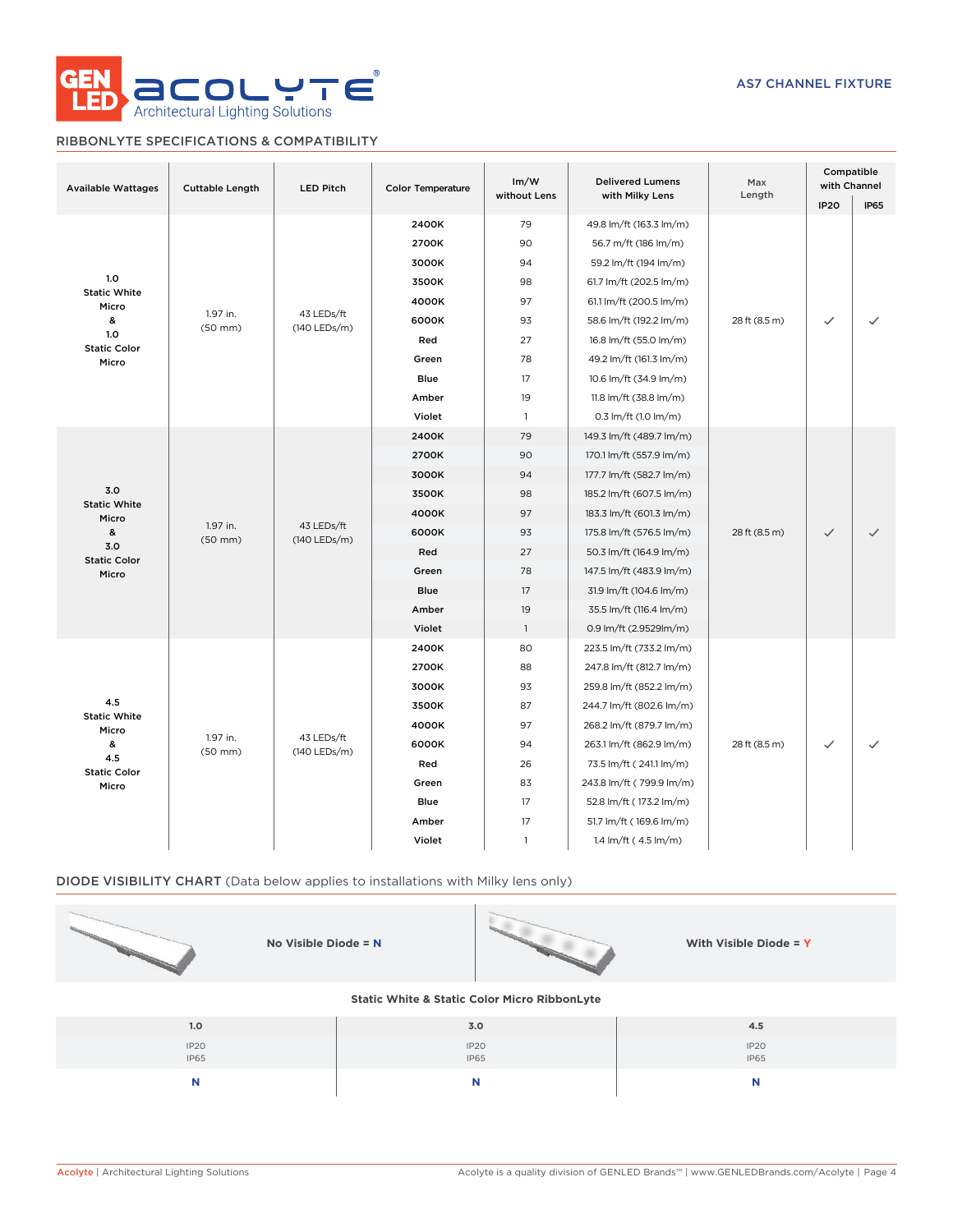

# AVAILABLE DRIVERS

### NON-DIMMING ELECTRONIC DRIVERS LUTRON HI-LUME DRIVERS



30W, 60W, 96W Non-Dimming Electronic Class 2 Drivers

Part No.: • DRVW2430 (30 Watt) • DRVW2460 (60 Watt)

• DRVW2496 (96 Watt)

Output Voltage: 24 V Voltage Range: 120-277 VAC IP Rating: Dry or Damp UL Listed





60W, 96W, 150W, 300W ELV/MLV Dimmable Drivers

Part No.:

- DRVW2460ELVMLV (60 Watt)
- DRVW2496ELVMLV (96 Watt)
- DRVW24150ELVMLV (150 Watt)
- DRVW24300ELVMLV (300 Watt)

Line Voltage Dimmable Drivers Output Voltage: 24 V Voltage Range: 100-277 VAC IP Rating: IP67 Dimmable UL, CE, and CSA Listed



240W, 320W Non-Dimming Electronic Drivers

Part No.: • DRVW24240 (240 Watt) • DRVW24320 (320 Watt)

Output Voltage: 24 V Voltage Range: 90-305 VAC IP Rating: Dry or Damp UL Recognized



40W Lutron Hi-Lume 1% Dimming Class 2 Drivers

Part No.: • DRVLUT24403W (40 Watt, 3-wire) • DRVLUT24402W (40 Watt, 2-wire)

Output Voltage: 24 V Voltage Range: 120-277 VAC (3-wire model) or 120V (2-wire model) IP Rating: Dry or Damp Dimmable using 2-wire forward phase, 3-wire+G or digital EcoSystem UL Listed



### LUTRON Skylark Contour Dimmer

Part No.: TRIDIMSKY Width: 2.94 in (75 mm) Length: 4.69 in (120 mm) Depth: 0.30 in (7.6 mm)

- Single pole and 3-way versions
- Compatible with Acolyte MLV drivers
- Slide adjusts brightness and On/Off control
- 
- Available in white finish



### LUTRON NOVA-T Dimmer

Part No.: TRIDIMNOVA Width: 2.75 in (70 mm) Length: 4.56 in (116 mm) Depth: 0.30 in (7.6 mm)

- Slide adjusts brightness and On/Off control
- 30 mA max control current
- Available in white finish



### LUTRON DIVA Dimmer

Part No.: TRIDIMDIVA (With Locator Light) TRIDIMDIVAL Width: 2.94 in (75 mm) Length: 4.69 in (120 mm) Depth: 0.30 in (7.6 mm)

- Large paddle switch with a captive linear-slide dimmer
- 30 mA max control current
- Available in white finish
- Available with locator light which glows green when the switch is off

Note: For more options, please reference the Optional Dimmer List on Acolyte product website page.

- 
- 
- 30 mA max control current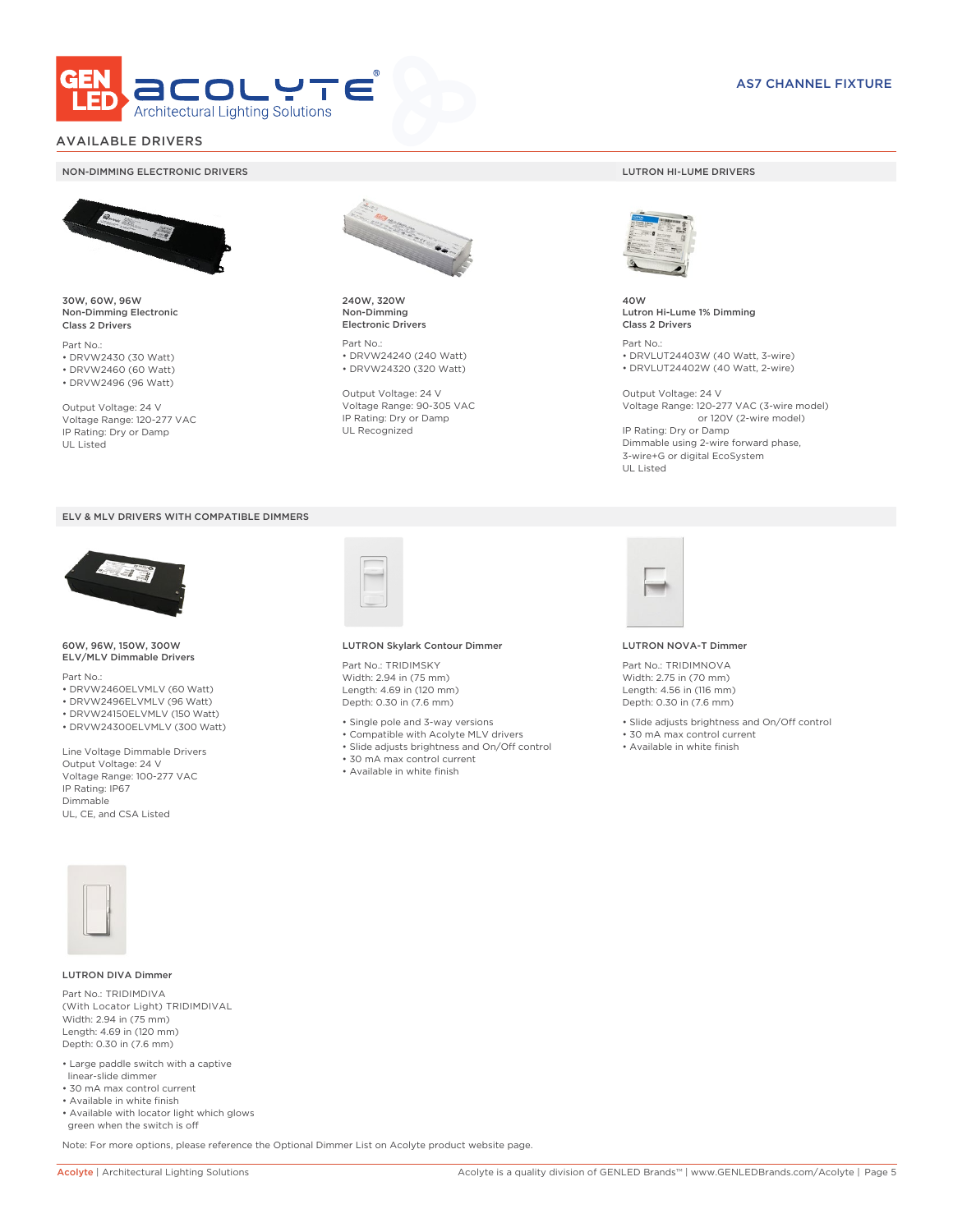

# AVAILABLE DRIVERS / CONTROLLERS AND DIMMING OPTIONS / WIRE GAUGE CHART

### 0-10V DRIVERS AND DIMMERS **DIMMING MODULE**



0-10V Dimmable Waterproof Drivers

96W Part No.: DRVW249610P 288W Part No.: DRVW2428810P Output Voltage: 24 V (+/- 0.5V) Voltage Range: 100-277 VAC Environmental Rating: UL Wet Location UL Listed



# LUTRON DIVA Dimmer

Part No.: LVDIMDIVA Width: 2.94 in (75 mm) Length: 4.69 in (120 mm) Depth: 0.30 in (7.6 mm)

- Compatible with 0-10 V Dimming Module
- Large paddle switch with a captive
- linear-slide dimmer
- 30 mA max control current • Available in white finish

### LUTRON NOVA-T Dimmer

Part No.: LVDIMNOVA Width: 2.75 in (70 mm) Length: 4.56 in (116 mm) Depth: 0.30 in (7.6 mm)

- Compatible with 0-10 V Dimming Module
- Slide adjusts brightness and On/Off control
- 30 mA max control current
- Available in white finish



### Variable White Dimming Module

Part No.: VWDIMMOD

• 1 dimming module required per 30 ft (9.1 m) • This product is only compatible with Variable White RibbonLyte, not Variable White Amber or Variable White Red. Works with any 0-10V dimmers to provide CCT change with one dimmer and brightness change with the other.

Note: Max length before additional power is introduced

# DRIVER AND RIBBONLYTE AT FULL LOAD

| Wattages      |      | 30     |      | 60     |      | 96     |      | 150    |                | 200           |      | 240    |      | 300    |                | 320    |
|---------------|------|--------|------|--------|------|--------|------|--------|----------------|---------------|------|--------|------|--------|----------------|--------|
| Wire<br>Gauge | Feet | Meters | Feet | Meters | Feet | Meters | Feet | Meters | Feet           | <b>Meters</b> | Feet | Meters | Feet | Meters | Feet           | Meters |
|               |      |        |      |        |      |        |      |        |                |               |      |        |      |        |                |        |
| <b>24 AWG</b> | 14   | 4.27   | 9    | 2.74   | 5.5  | 1.68   | 3.75 | 1.14   | 2.75           | 0.84          | 2.25 | 0.69   | 1.75 | 0.53   | 1.75           | 0.53   |
| 22 AWG        | 22   | 6.71   | 14   | 4.27   | 9    | 2.74   | 5.75 | 1.75   | 4.5            | 1.37          | 3.5  | 1.07   | 2.75 | 0.84   | 2.75           | 0.84   |
| 20 AWG        | 35   | 10.67  | 23   | 7.01   | 14   | 4.27   | 9    | 2.74   | $\overline{7}$ | 2.13          | 5.75 | 1.75   | 4.5  | 1.37   | 4.25           | 1.30   |
| 18 AWG        | 56   | 17.07  | 37   | 11.28  | 23   | 7.01   | 15   | 4.57   | 11             | 3.35          | 9    | 2.74   | 7.5  | 2.29   | $\overline{7}$ | 2.13   |
| <b>16 AWG</b> | 90   | 27.44  | 60   | 18.29  | 37   | 11.28  | 24   | 7.32   | 18             | 5.49          | 15   | 4.57   | 12   | 3.66   | 11             | 3.35   |
| <b>14 AWG</b> | 142  | 43.29  | 95   | 28.96  | 59   | 17.99  | 38   | 11.59  | 28             | 8.54          | 23   | 7.01   | 19   | 5.79   | 17             | 5.18   |
| 12 AWG        | 226  | 68.90  | 151  | 46.04  | 94   | 28.66  | 60   | 18.29  | 45             | 13.72         | 37   | 11.28  | 30   | 9.15   | 28             | 8.54   |
| 10 AWG        | 360  | 109.76 | 240  | 73.17  | 150  | 45.73  | 96   | 29.27  | 72             | 21.95         | 60   | 18.29  | 48   | 14.63  | 45             | 13.72  |
| 8 AWG         | 574  | 175.00 | 381  | 116.16 | 239  | 72.87  | 153  | 46.65  | 115            | 35.06         | 95   | 28.96  | 76   | 23.17  | 71             | 21.65  |